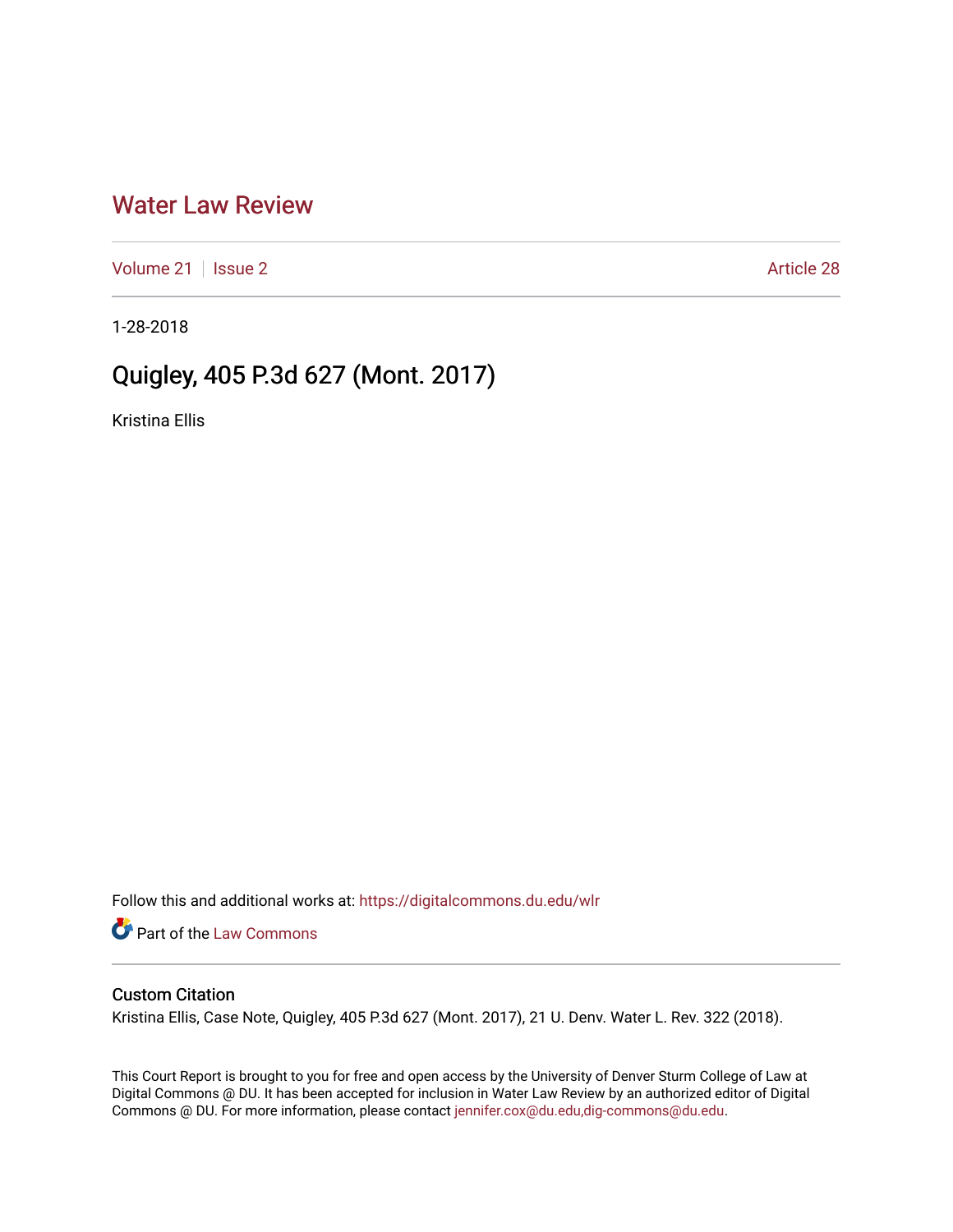plying the same analysis as the Vieux claim, the Court found that sufficient evidence existed to presume Hibbard had perfected her claim. Again, the Canal Company failed to overcome the presumption of validity when it argued that the land where Hibbard had claimed her appropriation now belonged to the state. In addition, the Court stated that this issue was not properly before this Court as it was not raised during the water court's adjudication of this case. Further, although no factual basis for Danreuther's claimed flow rate of **6.9** cfs existed in the record, the Court awarded the claim with a revised 1 cfs flow rate to match the appropriation claimed **by** Danreuther's predecessor in interest. The Court found no clear error was committed **by** the water court in validating Danreuther's claim or reducing the flow rate based on the 1914 filing, and thus affirmed.

Next, the Court addressed the issue of whether Danreuther's claim based on Vieux's appropriations should be split into an implied second water right. The court upheld the water court's reduction of the Vieux claim from **6.9** cfs to 1 cfs but found that the water court had committed error **by** altering the Vieux claim's original **1874** priority date to two separate priority dates, **1880** and **1887.** The Court upheld the water court's finding that the flow rate should be calculated from the amount appropriated when Vieux first started irrigating in **1880,** and that 1 cfs was ajustifiable amount based on Vieux's irrigated acreage at that time.

However, the Court found no evidence that Vieux had changed the total volume of water appropriated from the **1880** record to increase his irrigated area. Further, the Court held that claims are governed **by** the law in effect at the time of appropriation. In **1880,** when Vieux started his appropriation, the primary way to lawfully appropriate water in Montana was to put the water to beneficial use. The law further allowed a perfected claim to relate back to the start of construction for the water claim. Therefore, the Court held that the increase from nine to fifty acres in an area unsuitable **for** irrigation indicated Vieux continued work from the **1880** filing to the **1887** filing date. **If** the construction for both filings was continuous, the **1887** claim represented a continuation of the **1880** claim. Because Montana law at the time of the **1880** filing allowed a perfected claim to relate back to the start of construction, the two claims found **by** the lower court were in fact one claim dating to **1880.** Therefore, the Water Court committed error in distinguishing a second claim-the **1887** claim. The Montana Supreme Court reversed the water court's holding as to the second implied right and **held** that the priority date for the Vieux claim should be **1880** and should encompass enough water for fifty acres.

Accordingly, the Court affirmed the lower court's validation of Danreuther's claims, but reversed the lower court's finding of a second implied water right because the second claim is merely a continuation or addition on the original claim.

## *Ryan Hull*

**Quigley,** *405* **P.3d 627** (Mont. **2017)** (holding that: **(i)** under a prior decree water rights applied evenly to an entire piece of land, rather than on specific areas within the land where the user put water to beneficial use; and **(ii)** the Water Master appropriately used substantial evidence in the determination).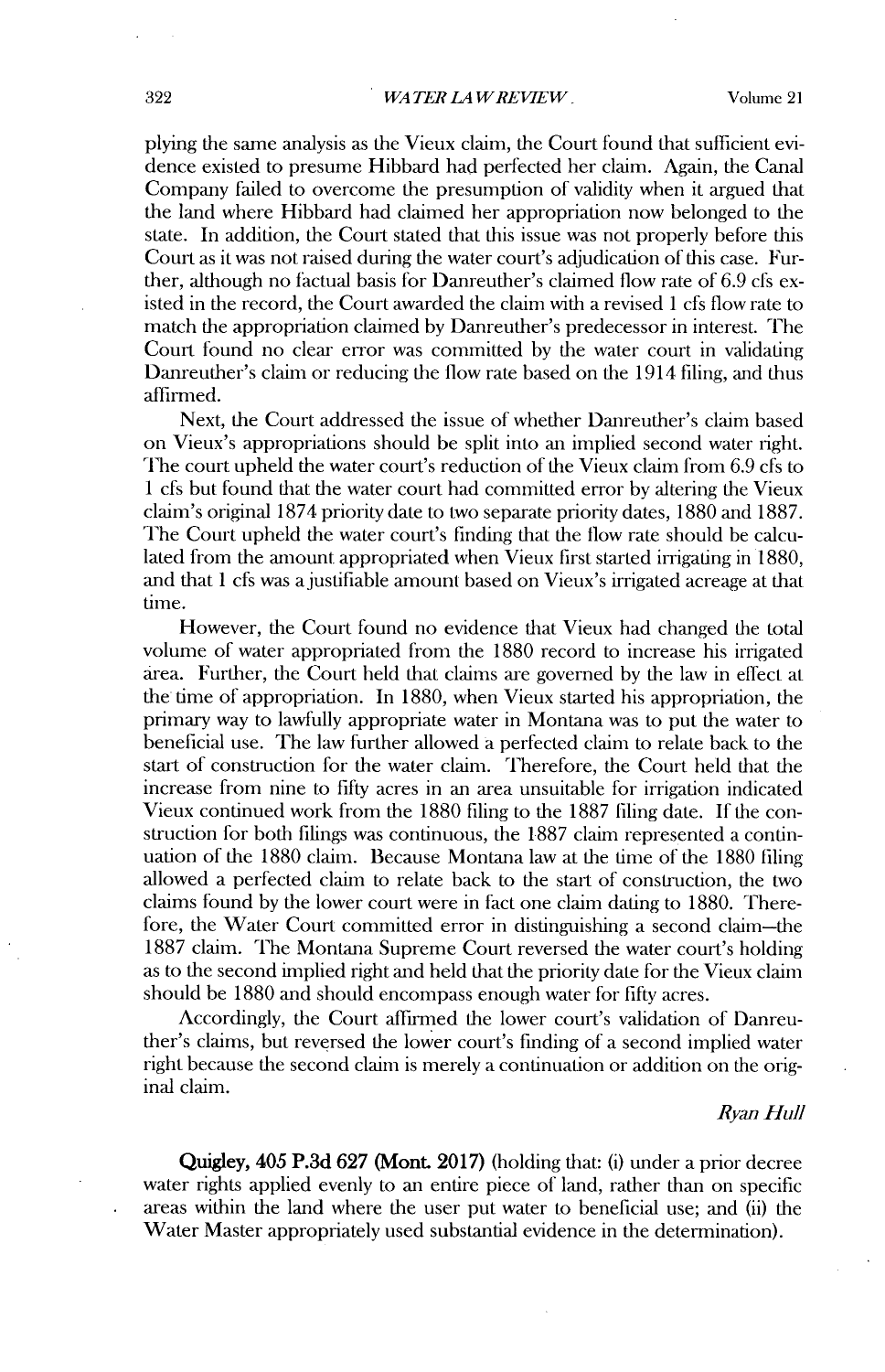*COURT REPORTS* Issue 2 **323**

In **1909,** John. W. Blair, owner of the Finn Ranch, received four water rights for irrigation from the Nevada Creek under a decree *("Geary* decree") from the case *Geary v. Raymond* In **1912** Blair sold the ranch, splitting it into two separate parcels. No deed transfer for the separate properties reserved specific water rights as appurtenances to the land. James Quigley and Linda Quigley ("Quigley") now own one of these parcels of land and Richard Beck owns the other.

Quigley's and Beck's predecessors each filed water right claims for Blair's four water rights. The Montana Department of Natural Resources and Conservation noted that the eight claims, four from each party, were for the same four water rights and, therefore, the parties had exceeded the decreed water rights.

Quigley filed objections against Beck's claims. The Water Master reported that Quigley and Beck both were successors to a portion of Blair's water rights. The Water Master determined that the *Geaiy* decree **did** not attach decreed water rights to specific parcels of Blair's land and it **did** not incorporate Blair's pleadings **with** claim dates and flow rates. The Water Master then split the rights using a formula out of *Spaeth v. Emmett.* Applying the formula, Quigley received thirty percent of the water rights and Beck received seventy percent of the water rights. Quigley objected to the water court. Upon review of the Water Master's findings, the water court adopted the Water Master's report. Quigley appealed the water court's findings to the Montana Supreme Court ("Court") and asked the Court to determine whether the water court erred in its mterpretation of the *Geary* decree and in applying the clear error start to the Master's findings of facts.

The Court first addressed whether the water court erred in its interpretation of the *Geary* decree. Quigley argues that Blair's appropriations were "for the purpose of irrigating the lands belonging to them and described in the answer of" Blair. The *Geary* decree specified only one point of diversion and ditch for one of the four rights-the rest of the rights ran appurtenant to the land. The Court agreed with the Water Master, stating that the *Geary* decree properly divided appropriations between the ranches to account for where **the** users put the appropriations to beneficial use. -The Court also determined that since the *Geaiy* decree **did** not specify parcels within Finn Ranch, the rights were in fact appurtenant to all of the irrigated land within the parcel as a whole. Therefore, the water court **did** not err.

Next, the Court considered whether the water court erred in applying the clear error start to **the** Water Master's findings of facts. The water court may only replace a Water Master's finding if: **(1)** the finding is not supported **by** substantial evidence; (2) the Water Master misapprehended the effect of the evidence; and **(3)** upon review of evidence the water court is "left **with** definite and firm conviction that a mistake has been committed."

The Court determined that due to the proper interpretation of the *Geary* decree and due to Beck's witness testimony and evidence, substantial evidence supported the water court's findings. The Court then determined that a conflict of evidence **did** not mean there was misapprehension. Since the water court looked at all the evidence-the *Geary* decree, various reports and affidavits, and the witness testimony supplied **by** Beck-the water court correctly analyzed the Water Master's findings and found there was no misapprehension. The Court